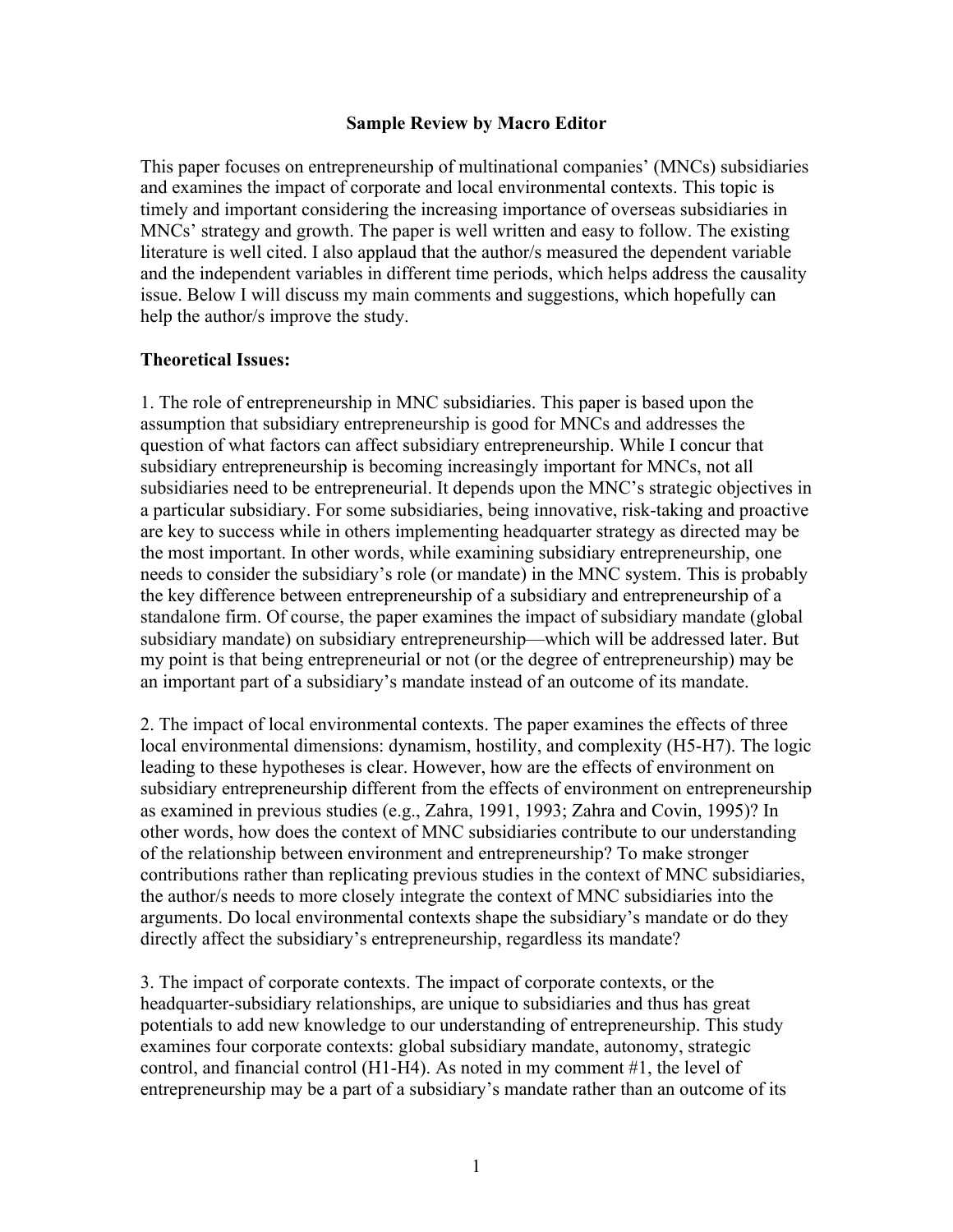mandate. A similar argument can be made regarding the relationship between autonomy and subsidiary entrepreneurship. For a subsidiary whose mandate includes a high level of entrepreneurship, it needs a certain level of autonomy. In summary, a subsidiary's global mandate, autonomy, and entrepreneurship may all depend upon the MNC headquarters' strategic objectives in the subsidiary. Therefore, even though we observe significant relationships among them, it does not necessarily mean that there are causal relationships between them.

# **Empirical Issues:**

4. Overlaps in key measures. All the measures used in this study have been validated by previous studies. However, when put together, there are overlaps between the key measures. Specifically, innovation and new product introduction were included in the measures of global subsidiary mandate, autonomy, and subsidiary entrepreneurship (see the appendix on pages 45-46). The overlaps, which may partially drive the significant relationships between them, further reinforce my concerns on the theoretical relationships between them (as indicated in my comments #1 and #3). The author/s has tried to address this issue by measuring the independent variable and the dependent variable (subsidiary entrepreneurship) in two different time periods. Again, I applaud this effort. But considering organizational inertia, there may be considerable persistence in these dimensions over the three-year time period. It is not clear in the paper whether subsidiary entrepreneurship was measured in both 1995 and 1999. If it was measured in both time periods, one solution is to control for the prior level of subsidiary entrepreneurship or to use the difference in subsidiary entrepreneurship as the dependent variable in order to better capture the impact of environmental and corporate contexts on subsidiary entrepreneurship.

5. The inter-rater reliability for the environmental variables is relatively low (page 23). In supplementary analyses, measures from the second respondents (even with a reduced sample size) may be used. If these analyses produce similar results, the concern of the low IRR may be reduced.

6. The effect of strategic control. In Table 2 (page 42), the correlation of strategic control and subsidiary entrepreneurship is not significant  $(r = 0.12, n.s.)$ . However, in Table 3 (page 43), the coefficient of strategic control is highly significant ( $r = 0.35$  in Model 2) and  $r = 0.38$  in Model 3,  $p \le 0.001$ ). Is it because of multicollearnarity between the independent variables? If other independent variables are not included, is strategic control still significant?

Overall, I think that MNC subsidiary entrepreneurship is an important and interesting topic. The author/s has clearly devoted a great deal of time and effort in this study. I hope that these comments can help improve this study.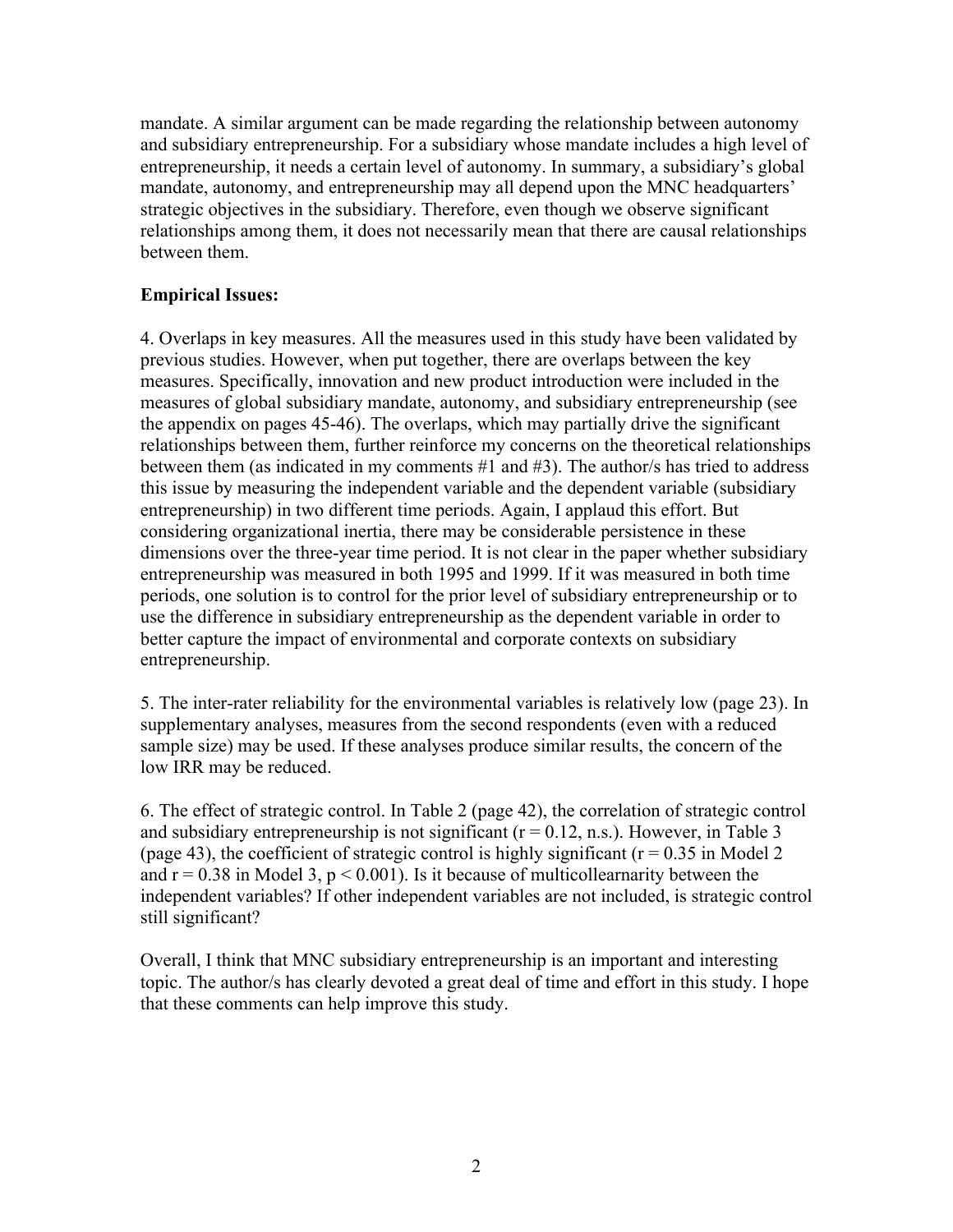The manuscript addresses drivers of entrepreneurship in multinational subsidiaries, particularly taking into account how attributes of the environmental context and firm strategy influence entrepreneurial behavior.

The topic itself is of great importance, especially because multinational firms are now encouraging such dispersed rather than centralized entrepreneurship to allow organizational adaptation and sourcing of new opportunities for the global market. Having professed my general enthusiasm for the topic and its importance, I have some concerns that I feel are tractable but require substantive effort.

Below are the major issues that I would encourage you to consider in further improving this manuscript.

1. The framing of a global subsidiary mandate (GSM) is interesting, but appears poorly grounded in a theoretical sense. I agree with you that the GSM gives the subsidiary greater prominence in its activities. What I found as a gap in logic is how this translates into entrepreneurial behavior. For instance, if a subsidiary has a mandate to develop advancements in washing machines (for example), we would anticipate more technological investment in that area. How does this translate to entrepreneurial behavior? Is it the underlying mechanisms such as network centrality that provide it access to global resources? Is it power to influence or lead decisions and investments? You will need to be more specific on the causal mechanisms.

2. Similarly, autonomy seems disjointed in a theoretical framework. I agree with you fully that autonomy encourages risk taking and entrepreneurial behaviors as you rightly acknowledge. I need some scaffolding where the logic connects from the prior hypothesis. As it stands, it feels like GSM, Autonomy, and Controls don't really sit well together. There isn't an overarching sense of framework that holds them together.

3. My suggestion is for you to consider Control, Autonomy, and GSM have in common or share. For example, can you potentially argue that entrepreneurship itself is suppressed in corporate contexts because of structural design, and that some elements of organizational design – let's say, modularity -- has attributes that could create a better environment. In which case, you could argue that your corporate predictors are really structural / organizational design attributes? This is only a suggestion; you are much closer to the data / logic and can come up with better arguments. My point is simple – you need a more coherent theoretical logic for the choice of hypotheses/variables.

4. For the environmental context issues, I thought that they fit well with what was theoretically expected. As you can see from my points 1 and 2, you may want to more tightly connect with the theoretical logic / causal mechanisms.

5. I appreciated the significant effort in the sampling and the survey data collection waves – this is not often done, and is commendable. The data analysis though only takes into account the final sample of 227 firms. This could create a sampling bias and distort your analysis. There are two suggestions that I would expect that you consider in improving the paper.

First, the sample attrition from 2743 subsidiaries to 581 respondents to the first wave causes some concern. I wonder if you could do some kind of selection model as a two stage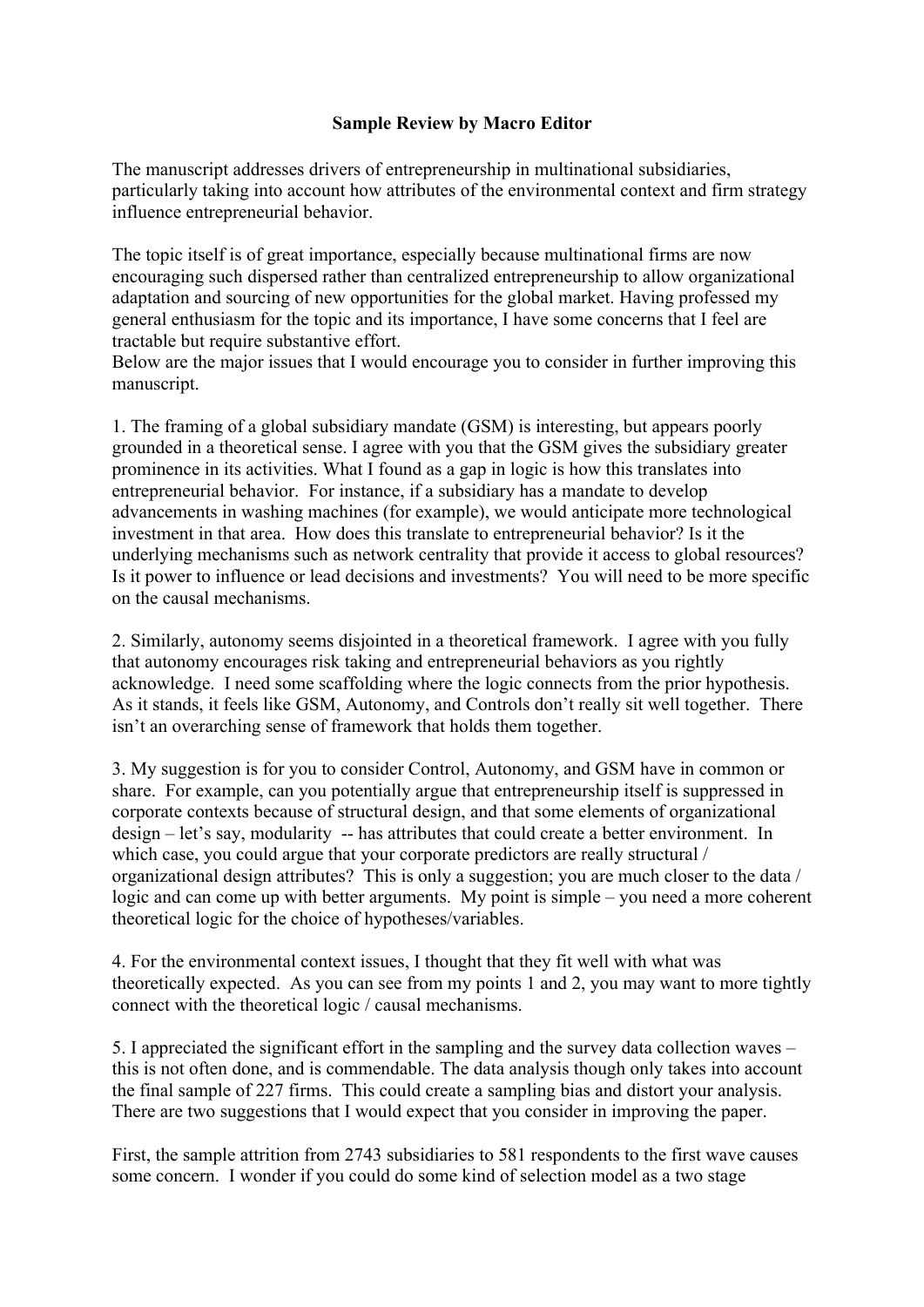econometric model? Do you have access to secondary data on the entire population? For example, if you knew whether some subsidiaries had a GSM while others didn't, then that could be a good selection measure. I know that this is quite a bit of work, but just simple ttests for non-response seems a watered down way of addressing this potential issue.

Second, the data attrition from 581 firms in the first wave and 227 in the second wave with measures of the Dependent Variable is a concern. Here, I think more could certainly be done along the lines of a selection model. Were there other variables that were left out from the study? Do you have secondary data sources that could be used here?

6. I found the second inter-rater reliability survey an excellent way to bolster your constructs. You don't seem to report the results; I would encourage you to do so. This allows the reader to infer that your study design was more thoughtful than a simple survey with biases of crosssectional data such as validity and reliability issues.

7. I found the discussion section could be improved a lot more. First, I would encourage you to consider effect sizes on the outcomes. This allows you to say that when GSM increases by one standard deviation from the mean, entrepreneurship increases 8% (for instance). This is a powerful way to describe the importance of your findings. Second, I would focus on the theoretical contribution a lot more. The underlying causal mechanisms that I suggested in points 1 and 2 could be an anchor to make this an interesting discussion. For instance, you can focus on contributions to organization design and governance in multinationals. In addition, you can enliven your discussion of what GSM means in theory and practice. How does it work, or show up as outcomes?

### Minor Points

8. Interactions – Your theory is agnostic on how the variables interact. This may not be necessary, but something that could add nicely to your study. This could be a major point that could change your story as well. Please consider how you can enrich your analysis and the theoretical framing if you include interactions.

9. Table 3 – For your regression results, please report the standard errors.

10. Your discussion could include some contribution to the international business literature in addition to the entrepreneurship literature.

Overall, I see potential for this study to contribute to the literature. The topic and the data are interesting. The theorizing can be improved. The major work appears to be in the data attrition and data analysis. If you could bolster the data, it would add nicely to existing studies in this space.

Good luck!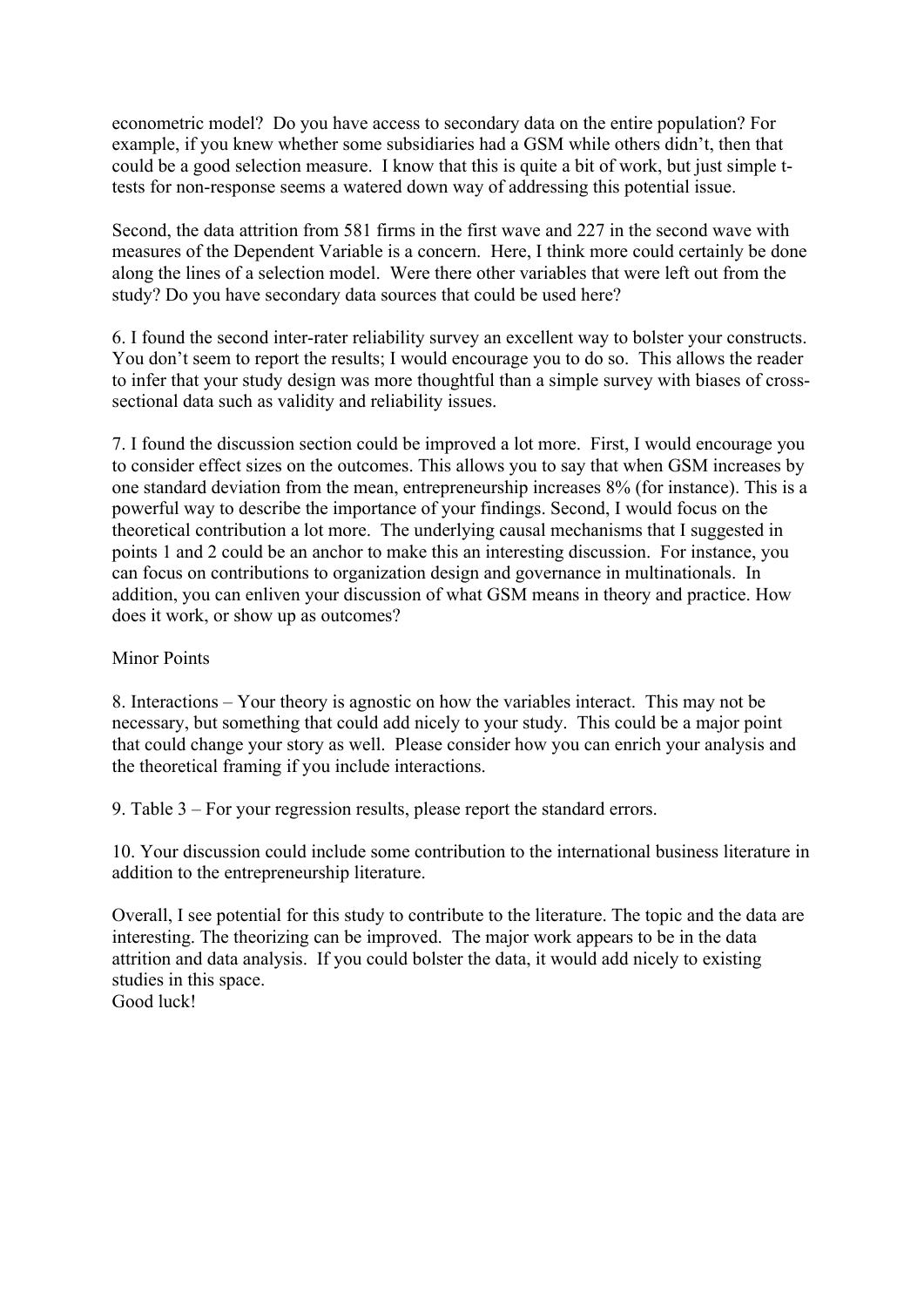Thank you for the opportunity to read your study in which the determinants of international subsidiary entrepreneurship are explored. Your work draws attention to the corporate and local environments, and through analysis of survey data, offers insight into the effects of these variables. Briefly, your findings suggest both the corporate mandate under which the subsidiary operates, as well as systems put in place to effect that charge shape entrepreneurial tendencies. So, too, do the underlying complexity and dynamism of the local environment.

There are several notable aspects to this investigation, including its international focus. Your study not only reminds us that entrepreneurship occurs globally, but also offers important insights of practical significance to multinational firms and their managers. Equally laudable is the joint focus on firm and environmental-level factors. Clearly, both play an important role in strategic outcomes, and your study's simultaneous exploration affords a richer understanding of entrepreneurial activity than would result from isolated examination. Finally, the considerable care and attention devoted to survey design (pilot-testing, two-stage administration, etc.) are impressive.

At the same time, a few questions arose in my reading of the current draft:

1. An overarching concern relates to theoretical contribution. As noted earlier, your work demonstrates that both organizational and environmental factors affect entrepreneurial activity. While this is an important finding, it is somewhat unoriginal. Namely, extant work (much of which is cited in your manuscript) has ably demonstrated that these variables constitute significant determinants of entrepreneurial activity. Can you tell us then how your work extends established findings? Apart from original context (i.e., entrepreneurship within multinational subsidiaries), what new insights are uncovered into the processes surrounding, and practice of, entrepreneurship more generally?

2. I'm curious, and suspect other readers will be, as well, as to how you selected this particular set of organizational and environmental factors. For example, with regard to environment, your model focuses on dynamism and complexity while other potentially relevant factors such as growth or munificence are excluded. Also, given your study's international perspective, one might expect that local resources, government incentives, etc. would be explored (e.g. Birkinshaw, *Strategic Management* Journal, 1997; Porter, 1990, *The Competitive Advantage of Nations*, New York, NY: The Free Press). The point here is not to suggest that every conceivable environmental (or organizational) dimension be included -- not by any means. Rather it is to say that the current draft lacks a compelling rationale for the specific variables examined. Ideally, a conceptual model that cogently integrates the complete set would be presented.

3. Some logical inconsistencies are also evidenced in the current draft. Perhaps the most pressing surrounds global subsidiary mandate (H1). As stated in your theoretical section, subsidiaries operating under a global charge are tightly integrated in the firm's operating network. Concomitantly, they tend to endure stronger and more direct control by headquarters (a finding confirmed by your analyses). It is unclear, then, how these same units come to enjoy the discretion and autonomy essential to entrepreneurial activity (H2). For that matter, many of the characteristics and attributes attached in the manuscript to subsidiaries under global mandate are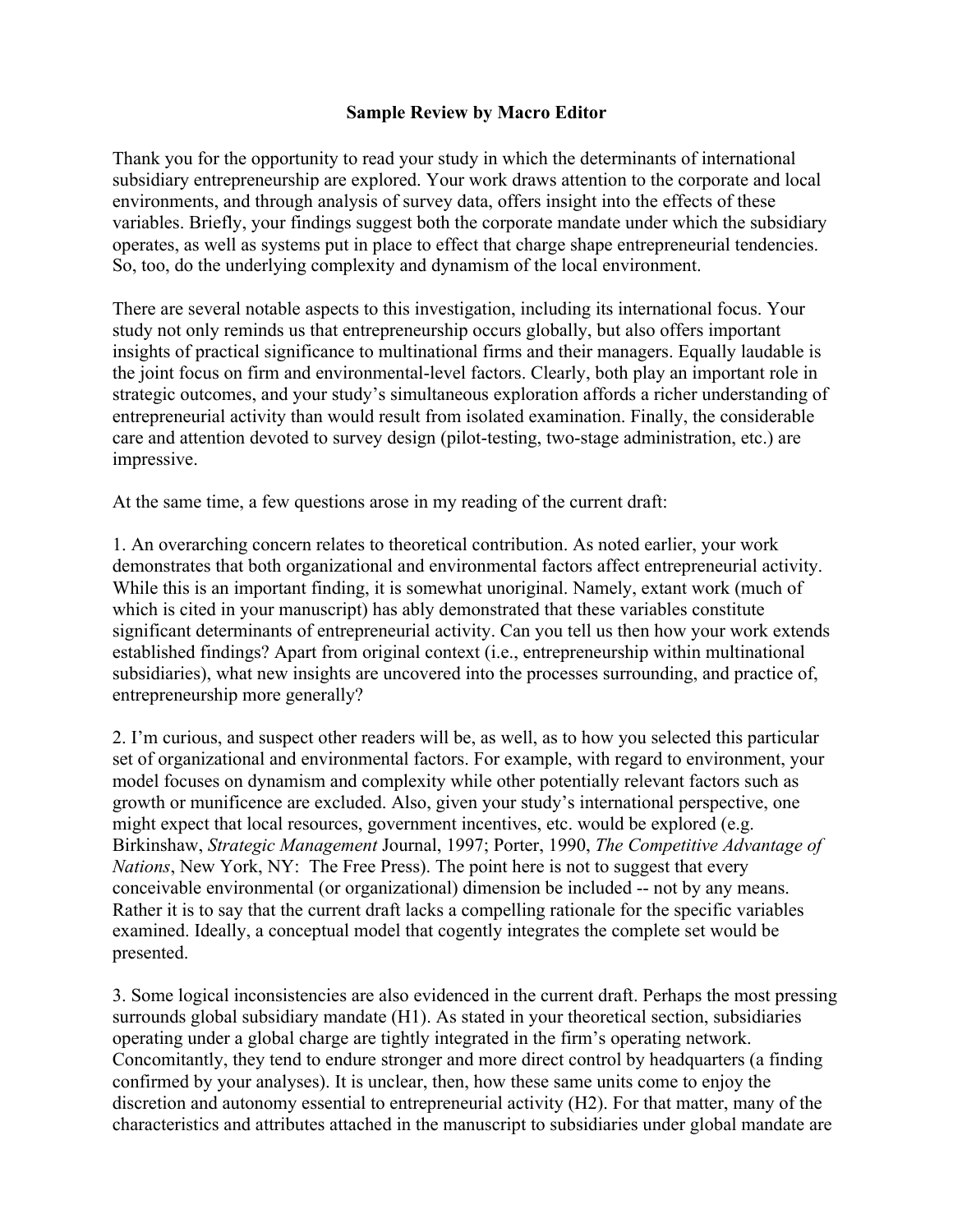more commonly associated with subsidiaries under local mandates (e.g., strong ties to local customers and suppliers, local manufacture and marketing, strong sensitivity to local environmental conditions). In sum, plainer, more systematic conceptualization of the global subsidiary mandate would help, as would a pass-through the manuscript aimed at ensuring apt, consistent treatment.

Similar concern extends to entrepreneurial activity. In the initial pages of the current draft, entrepreneurship is defined as encompassing risk-taking, innovation, and proactiveness. In subsequent passages, this emphasis is exchanged for one centered on (strategic) adaptation. Unfortunately, the two are not synonymous – a point underscored by your own arguments. Namely, in developing hypotheses specific to environmental factors, a reactive response is argued -- not the proactive, innovative one suggested at the outset. Again, a pass-through aimed at consistency would be helpful.

4. As noted earlier, the time and attention devoted to survey design, pre-testing, etc. are admirable. A question arises, however, as to the fit of particular constructs with your theoretical model. Namely, subsidiaries are based in the U.S. and environmental attributes are specific to the U.S. context. Per description, however, these subsidiaries are foreign-owned and part of a large, international network of operations. Based on a reading of the current draft, it's unclear how it was ascertained that reported entrepreneurial activity was in fact initiated in the U.S.  $-$  i.e., directly linked to conditions resident within the U.S. environment (rather than other markets or territories in which the subsidiary operates).

A question also arises as to the levels at which variables are gauged. The subsidiary is the focal unit. Yet performance, for instance, is measured relative to industry norms, presumably at the firm level. (This inference is based in part on statements that financial information was often lacking at the subsidiary level.) While firm-level factors are important (again, central to your thesis), these constructions/levels appear at odds with your arguments.

5. Please provide additional background regarding your sample. What industries are included? How many firms? Were individual firms repeatedly sampled – i.e., several subsidiaries of the same firm(s) included? What efforts, if any, were taken to verify respondent's title/knowledge of the firm's strategy and performance?

6. Your reporting of inter-rater reliability is appreciated. Can you also provide background on tests of discriminant validity (e.g., results of factor analysis, preferably confirmatory)?

7. For the most part, the results for your control variables prove non-significant. This is surprising in light of the large volume of research showing these variables tend to be significant predictors of entrepreneurial activity. Can you speak to these findings? What explains the general pattern of non-significance for previously-established determinants?

8. Another strength of your study is the array of headquarter countries captured. Your sample subsidiaries/managers are affiliated with firms based in a variety of locations and cultures – several of which prove significant predictors in hypothesis tests. Have you considered exploring these findings further? It strikes me you have an opportunity to uncover whether entrepreneurial advantage arises from home country factors – culture and values, expertise, or perhaps some other factor.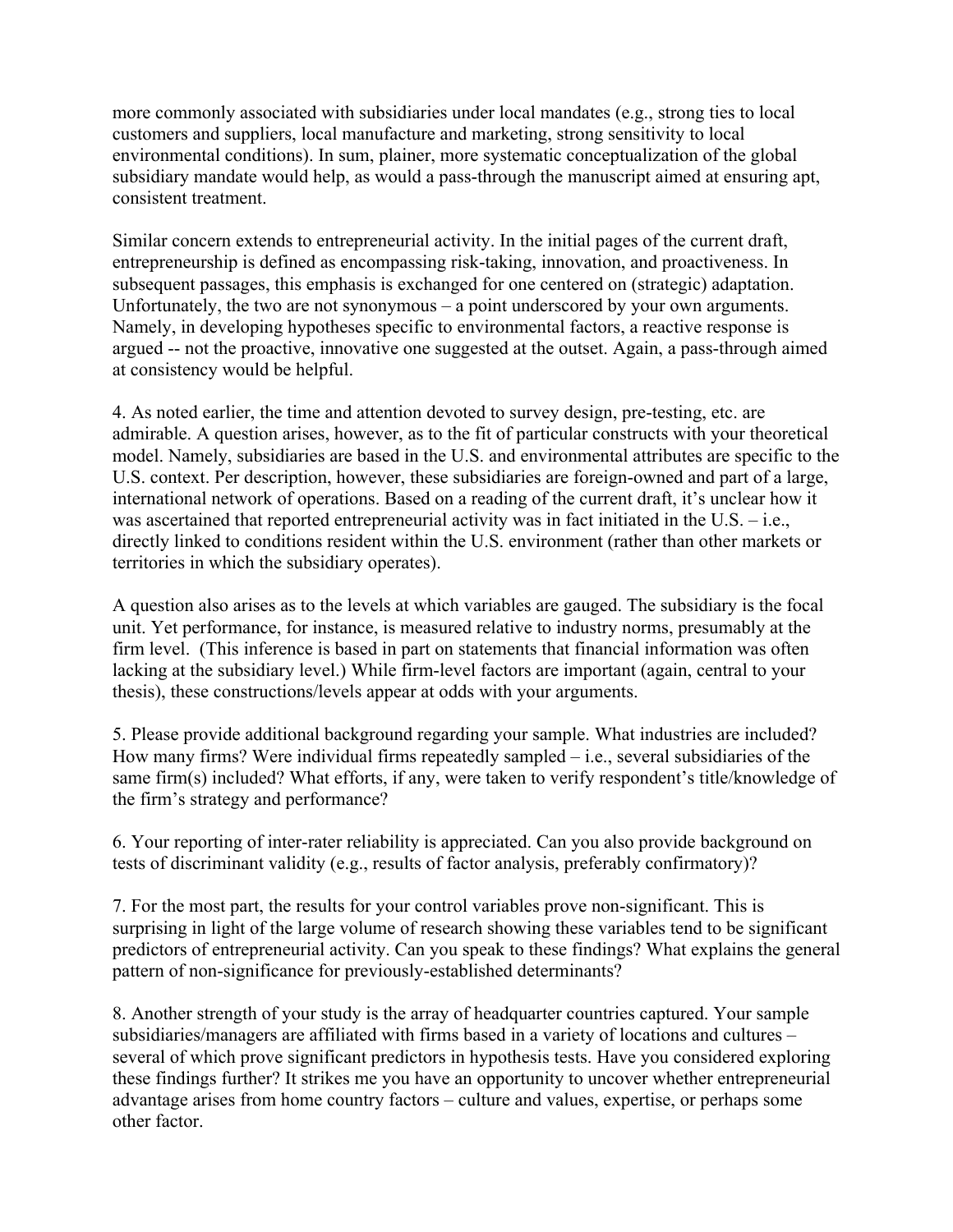In closing, again, I appreciate the opportunity to have read your work. I look forward to seeing more of it in the future. Best of luck!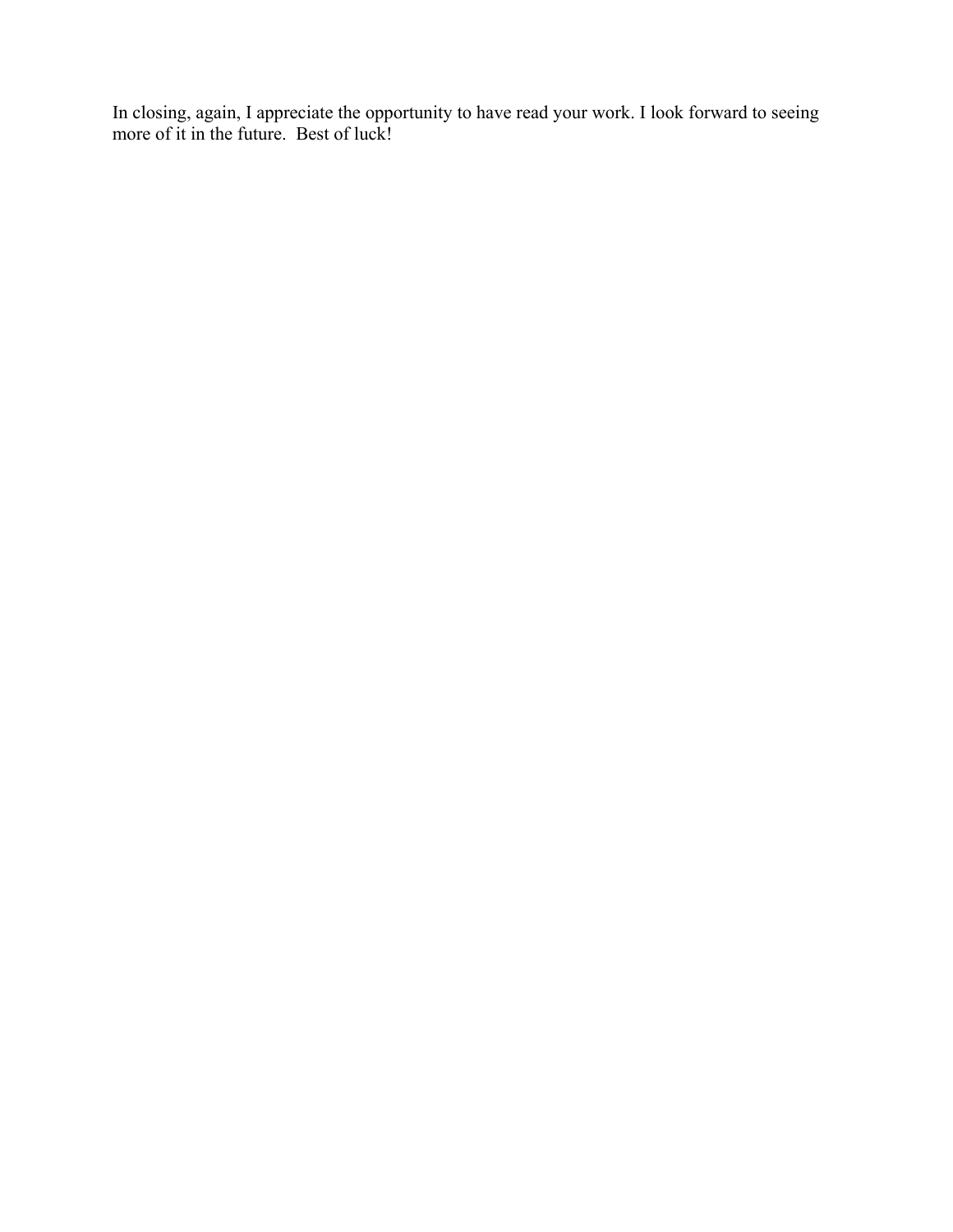### **General Comments**

I think you have the potential to tell a really interesting story here. You have interesting data that - with one major exception I will get to - was collected pretty rigorously, on a population that's somewhat difficult to study. You are also considering a topic that has the potential to offer some novel theoretical insights. However, at the moment I don't think your study makes a particularly significant theoretical contribution, although it could. I also think you face a major issue in that your theorizing about local context does not match your data collection and measurement along this dimension. There are also some definitional issues that need to be addressed. Below I discuss these and a few other issues in detail, and I offer some suggestions regarding how you might address them. I hope you find my comments helpful as you continue to revise your manuscript.

### **Theory**

1. I'm struggling with your theoretical contribution, which as you know is a major requirement for publication in AMJ. My understanding is essentially that your claimed contributions are to look at the simultaneous main effects of both corporate context and local national context on the entrepreneurial behavior of MNC subsidiaries. Although I am not an expert on MNCs and their influence on subsidiaries, it seems to me there is quite a large literature on this subject. Similarly, it also seems there has been a great deal of work on the effects of local country context on corporate activities and behavior (e.g., Crossland & Hambrick, 2007). Thus, just including them both in a single study doesn't strike me as a particularly novel theoretical contribution. Further, while some of the actions studied in previous work may not have been labeled "entrepreneurial," my sense is they could be cast that way. One thought experiment I sometimes use to assess the theoretical contributions of my own work is ask myself if I'm actually studying new processes or new phenomena where the outcomes are likely to be different. So, in this case, I would ask: (1) If I were to substitute other subsidiary actions for entrepreneurial actions, is the fact that corporate and local context affect these behaviors in particular ways a new insight (i.e., are there effects on entrepreneurial behavior different than they are on other actions)?; and (2) Even if entrepreneurial behaviors are distinct and different from other behaviors that have been studied (a claim you don't really make our support), are we learning anything new by studying the effects of corporate and local context on this type of action, as opposed to all the others studied (i.e., are we just adding one more action to the list that will be affected in the same ways as all the rest)? Right now my sense is that the answer to both of these questions is no.

So what can be done? One option would be to look at the effects of potential interactions between the corporate and local contexts, and develop some theory about when certain aspects of the corporate context are more or less likely to facilitate entrepreneurial action as a function of characteristics of the local context. For example, might certain aspects of the corporate context matter more in complex, hostile and dynamic environments than in more stable, friendly, and simple local environments? An alternative would be to consider if the effects are linear or nonlinear. For example, is there a point after which hostility overwhelms the effects of corporate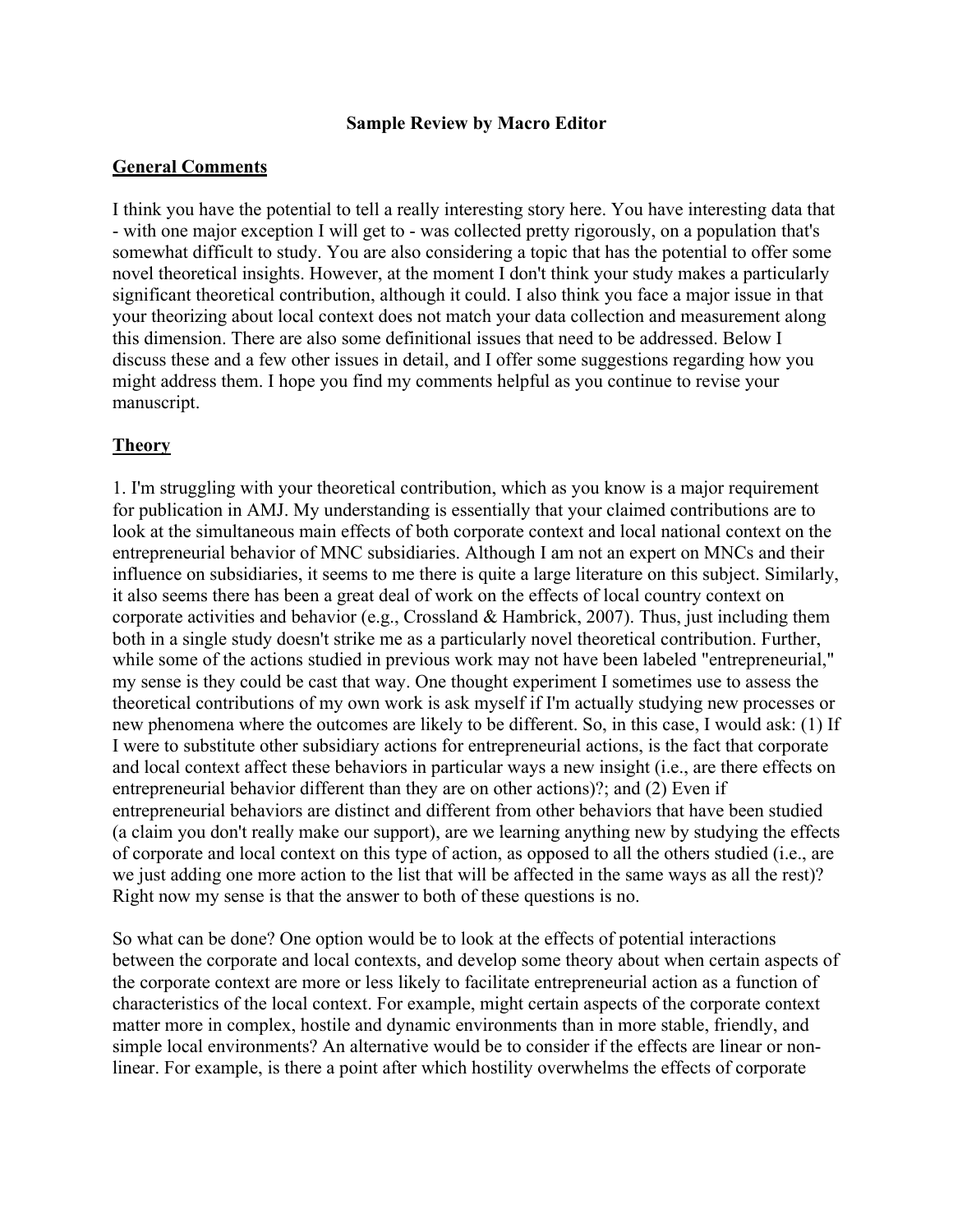context on entrepreneurial behavior? Thinking in these terms instead of just linear, main effect terms can yield some more interesting and novel theory.

2. This leads me to an important, related issue, which ultimately is another big problem for your theorizing. As I discuss in more detail in point 1 under Methods and Data, empirically you aren't really studying international context because you have no variance in the international location. Although the parent MNCs are non-U.S., the national local context is only the U.S. The variance in your sample across local contexts is principally based on *industry*, not nationality. The only measure related to nationality is hostility. Thus, there is a fundamental mis-fit between your theory and data. Although I'm guessing one of your primary interests is in international business, I'm afraid this study has pretty limited potential to speak to this literature. Other than when talking about the level of hostility to international competitors within different industry contexts in another country, you can't speak to any of the issues you use in developing your local context hypotheses. This isn't a fatal flaw, but it means you have to change what is figure and what is ground in your framing and hypothesis development. If you focus on aspects of the local industry context, with hostility towards international competitors as one component, I think can be okay.

3. You use terms like entrepreneurial activities and entrepreneurial intensity to describe the actions of MNC subsidiaries, but you don't provide an explicit definition of entrepreneurship or entrepreneurial actions. Instead you appear to essentially treat it as synonymous with "innovation" in the introduction and theorizing. While on page 6 you equate entrepreneurial activity with innovation, risk taking and proactiveness, this is not a definition of entrepreneurship (although it captures some of the elements of Lumpkin & Dess's [1996 AMR] definition of entrepreneurial orientation). You have to be very careful on this front, because definitions of entrepreneurship can take on aspects of a religious war, particularly when you are distinguishing between the activities of start-ups (what some would consider the only "real" entrepreneurship) and corporate entrepreneurship, or intrapreneurship. Right now I don't think you give this issue sufficient attention. I personally am not a big fan of the corporate entrepreneurship literature; most of the theorizing is pretty sloppy, as it conflates different constructs (like entrepreneurship and innovation) and is based in part on assertions that haven't been empirically supported (like the notion that entrepreneurs are more risk taking). However, I recognize that there is a substantial literature in this area you can draw on and within which you can situate your study. Since you are using the Miller and Friesen (1982) measure of corporate entrepreneurship as your DV, I suggest that you expressly present their definition of corporate entrepreneurship as the definition you use in this study and then hew closely to it in your language throughout the paper. Don't use innovation as a synonym, because it is in fact a distinct theoretical construct. I think you should also note, either in a footnote or in the discussion section, that there are different definitions of entrepreneurship, and that you have chosen this one because you are focusing specifically on a corporate context. You should also be clear that your theorizing and conclusions only apply to this context, and not to the entrepreneurial actions of start-ups. Then make sure you adhere to this statement throughout the paper.

4. So to build on my first point, with respect to H1, how might differences in the local context affect the relationship between a global strategic mandate and the level of subsidiary entrepreneurship? Given that all subsidiaries within a firm are subject to the same corporate context, unless you expect all subsidiaries to exhibit identical levels of entrepreneurship as a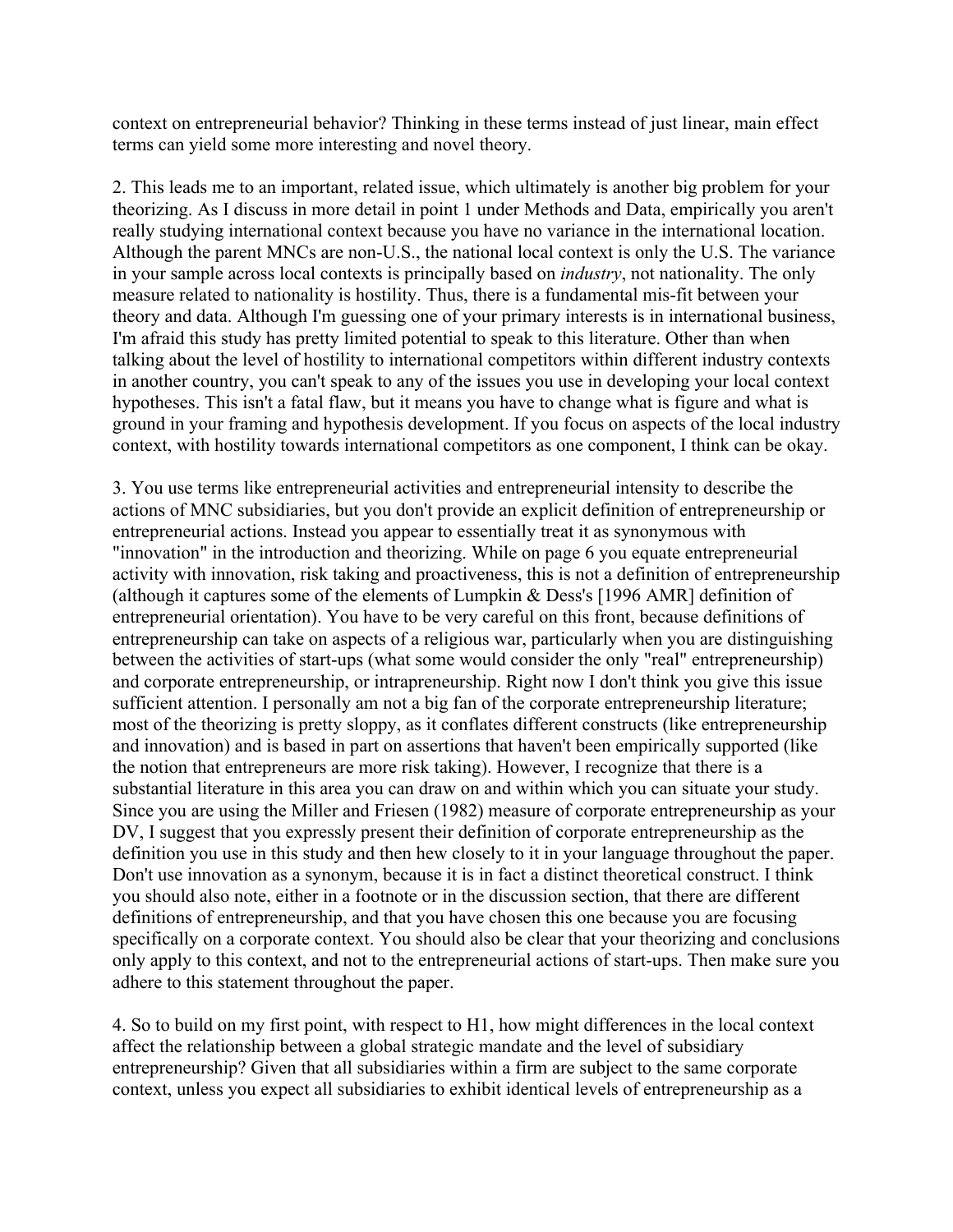result of a GSM, then local context has to matter in generating variations in the outcome. How might this vary if hostility is greater, or uncertainty and complexity are higher? I'm not going to go through each hypothesis and ask this same question, but it does apply across the board. Rather than hypothesizing your main effects for local context, I suggest you drop these hypotheses and develop a set of interactions (perhaps a,b,c hypotheses) for each corporate context construct.

5. If you follow my advice in point 4, I don't think the relationships would be the same for all four corporate context dimensions. Specifically, I think financial controls would significantly diminish corporate entrepreneurship activities when complexity, hostility and dynamism are high, and strategic controls would enhance corporate entrepreneurship under these conditions. Although this is more of a methods issue, if you explore these relationships you may want to consider using a spline function (i.e., create two measures that are zero above (below) some cutoff and have the values for the measure below (above) the cutoff) to operationalize the local context constructs. This would allow the slope of the interaction to vary across different parts of the range, or for the moderator to matter over only part of the range of values. Thus, for example, you could develop theory to argue that financial controls will limit entrepreneurial activity for high levels of dynamism, complexity and hostility, but won't have any effect for low levels of these constructs. This would suggest an important boundary condition missing from prior work.

6. In your hypotheses you should refer to the outcome as *corporate* entrepreneurship. Also, are you talking about the level, frequency or what? Be specific in the hypotheses.

# **Data and Methods**

7. As mentioned above, in your theorizing I was led to believe that local context referred to that nation in which the subsidiary was located, not the location of the parent. Since you surveyed foreign subsidiaries in the U.S., there is no variance on the local context dimensions for this direction. Thus, your sample doesn't really match your theory. I then assumed that the local context you were referring to must be the home country, but you are controlling for country of origin separately. Then I was really confused. How can you have variance in the local context measures if they are all referring to the same country? Since you are using perceptual measures I would expect a little variance, but not enough to generate significant results. Finally it occurred to me that your effects may be based on the different industries the firms are in. However, this means your measures don't have much to do with local national context. This is a major issue you need to address; not only must you justify your decision, you have to make sure your theorizing in the front end is consistent with your operationalization.

8. Other than the issue raised above, in general I think your approach to conducting the survey was well-conceived and executed, and your sample seems reasonable. I have a couple of clarification questions, though. First, how many different corporate parents did the 227 subsidiaries for which you had complete information represent? For the comparison of those that responded in '95 but not '99 with those that responded both times, what measures did the chisquare test? All of the items they answered the first time? For the t-tests, it sounds like you compared the parent companies, not the subsidiaries. Is there any way to compare the subs, since these can vary within company in whether they would respond and why?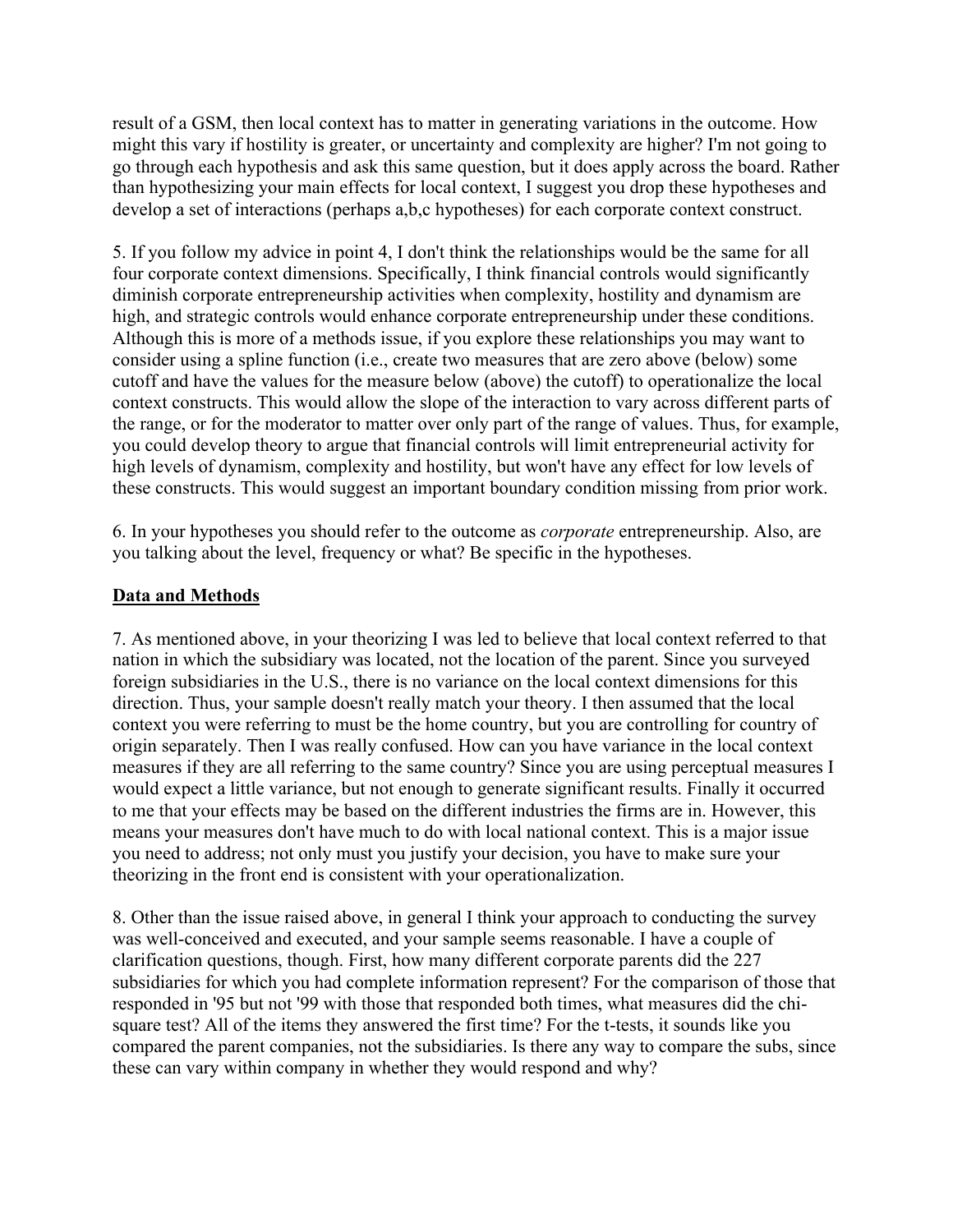9. Although you don't say specifically, I'm assuming that in at least some instances you have more than one subsidiary from a single company in your sample, or do you only have one sub per MNC because you are only looking at subsidiaries in the U.S.? Either way you need to clarify this issue. If you have multiple subs from the same company, then your observations aren't independent, in which case you need to calculate robust standard errors, and/or use random or fixed effects regression, depending on how frequently this occurs. If you only have one subsidiary per MNC, then how are we to assess the difference between company effects in general and subsidiary-specific characteristics with respect to the effects of local context? Typically this would be done by seeing if subsidiaries of the same company in two different countries behaved differently. Either way, you need to provide some more discussion of this issue.

10. How frequently did the same person who completed the survey in '95 also complete it in '99? For those cases where it was the same person, was there consistency in their response on SUBENT? How about for those that were completed by different people across the two time periods?

11. Simple correlations are not typically considered adequate for assessing interrater reliability, because they do not take agreement based on random chance into account. Other measures that do, and that are typically employed to assess interrater reliability include Cohen's Kappa (Cohen, 1968), Krippendorff's alpha (Krippendorff, 2004) and Intraclass correlation coefficients (McGraw & Wong, 1996). You need to employ one of these other measures in your assessments.

12. You never address the fact that all of your data are perceptual measures based on self-reports. The fact that you collected your IVs and DVs at different points in time certainly helps, as does your getting multiple raters for both periods. I personally think that the limitations associated with these kinds of data are frequently way-overblown. Nonetheless, you should acknowledge this issue as a potential limitation in your discussion section, and explain why it is not likely to be a problem here.

#### **References**

- Cohen J. 1968. Weighted Kappa: Nominal Scale Agreement with Provision for Scaled Disagreement or Partial Credit. *Psychological Bulletin*, 70: 213-220.
- Crossland, C. & Hambrick, D.C. 2007. How national systems differ in their constraints on corporate executives: A study of CEO effects in three countries. *Strategic Management Journal*, 28: 767-789.
- Krippendorff, K. 2004. Content analysis: An introduction to its methodology, Second edition. Thousand Oaks, CA: Sage.
- Lumpkin, G.T. & Dess, G.G. 1996. Clarifying the entrepreneurial orientation construct and linking it to performance. *Academy of Management Review*, 21: 135-172.